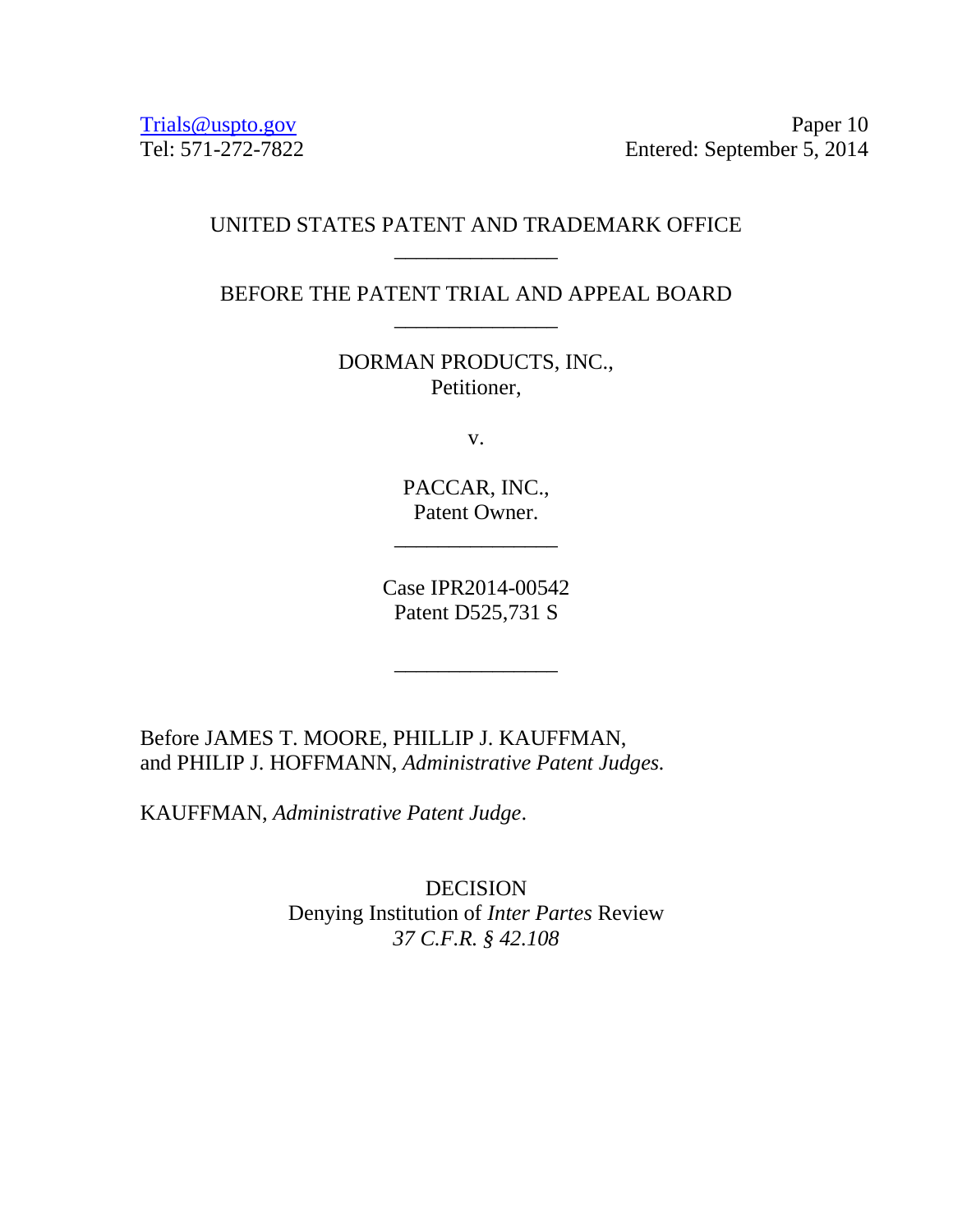### I. INTRODUCTION

Petitioner, Dorman Products, Inc., seeks review of the sole claim of US Patent No. D525,731 S (Ex. 1001, "the '731 patent"). *See* Paper 1 ("Pet."). Patent Owner, PACCAR, Inc., contends that Petitioner's request should be denied. *See* Paper 9 ("Prelim. Resp."). As detailed in the following opinion, Petitioner has not established a reasonable likelihood of prevailing on the claim challenged. *See* 35 U.S.C. § 314; 37 C.F.R. § 42.108. Consequently, we do not institute *inter partes* review.

### *A. Related Proceedings*

Petitioner identified, as a related proceeding, co-pending case, *Dorman Products Inc. v. PACCAR, Inc*., Civil Action No. 2:13-cv-06383-JD (E.D. Pa.). Pet. 2; *see* Ex. 1002.

## *B. The '731 Patent and Claim*

In an *inter partes* review, "[a] claim in an unexpired patent shall be given its broadest reasonable construction in light of the specification of the patent in which it appears." 37 C.F.R. § 42.100(b). With regard to design patents, it is well-settled that a design is represented better by an illustration than a description. *Egyptian Goddess, Inc. v. Swisa, Inc.*, 543 F.3d 665, 679 (Fed. Cir. 2008) (en banc) (citing *Dobson v. Dornan*, 118 U.S. 10, 14 (1886)). Although preferably a design patent claim is not construed by providing a detailed verbal description, it may be "helpful to point out . . . various features of the claimed design as they relate to the . . . prior art." *Egyptian Goddess*, 543 F.3d at 679–80; *cf*. *High Point Design LLC v. Buyers Direct, Inc*., 730 F.3d 1301, 1314–15 (Fed. Cir. 2013) (remanding to district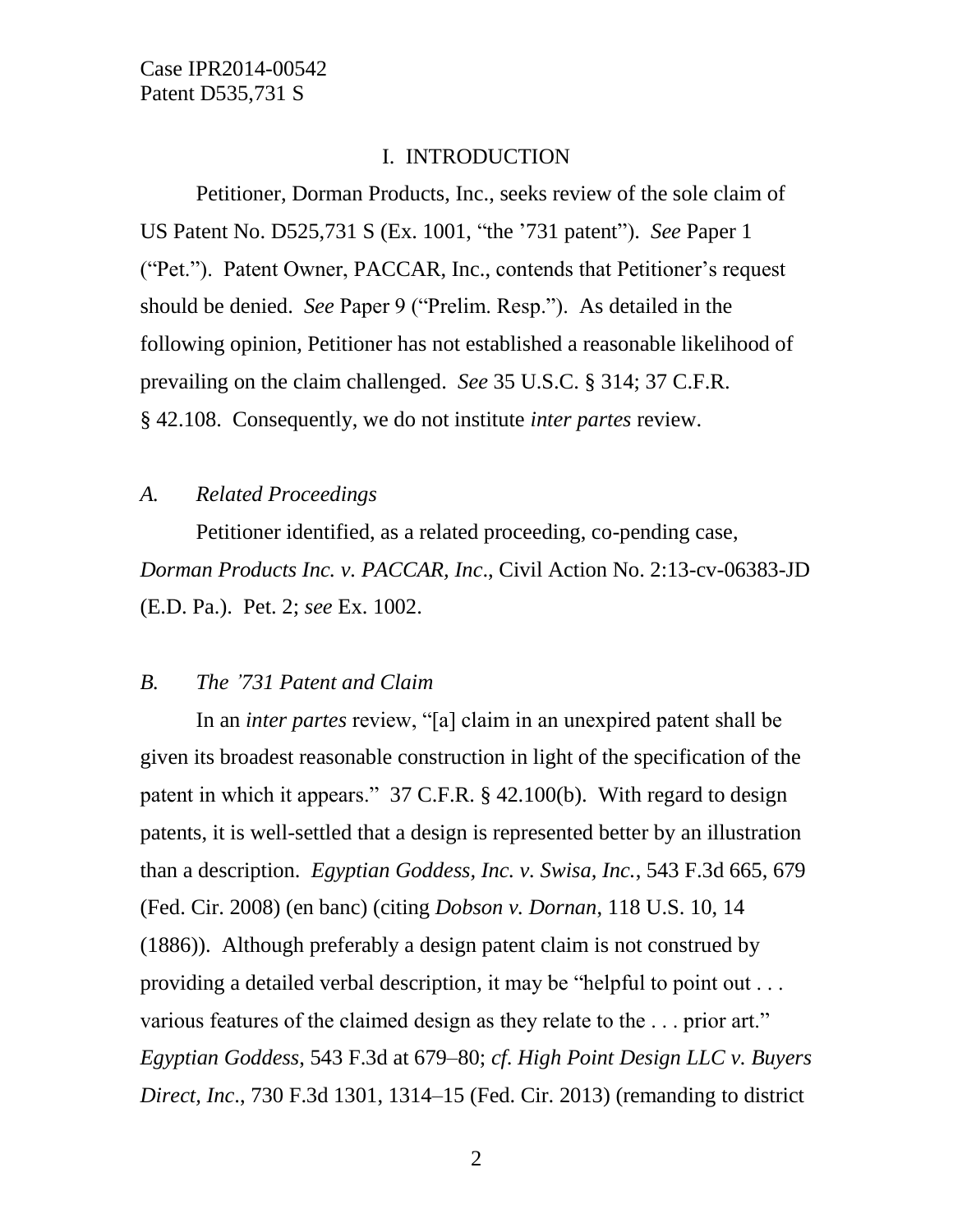court, in part, for a "verbal description of the claimed design to evoke a visual image consonant with that design").

The '731 patent is entitled "Truck Headlamp," and the claim recites, "[t]he ornamental design for a truck headlamp, as shown and described." Ex. 1001, 1. The first embodiment, depicted in Figures 1–7, is a left side truck headlamp (the driver's side in North American vehicles), and the second embodiment, depicted in Figures 8–14, is a right side truck headlamp (the passenger's side in North American vehicles). *See* Ex. 1001, 1; Prelim. Resp. 4. Broken lines in the Figures form no part of the claimed design. Ex. 1001, 1.

The parties use different nomenclature for the elements of the headlamp.<sup>1</sup> We utilize the nomenclature provided by Patent Owner because it names more of the elements involved. *See, e.g.*, Pet. 19, 21; Prelim. Resp. 7–8. Figure 9 of the '731 patent, as annotated by Patent Owner, follows:



l <sup>1</sup> Nomenclature of elements is not provided in the  $'731$  patent itself.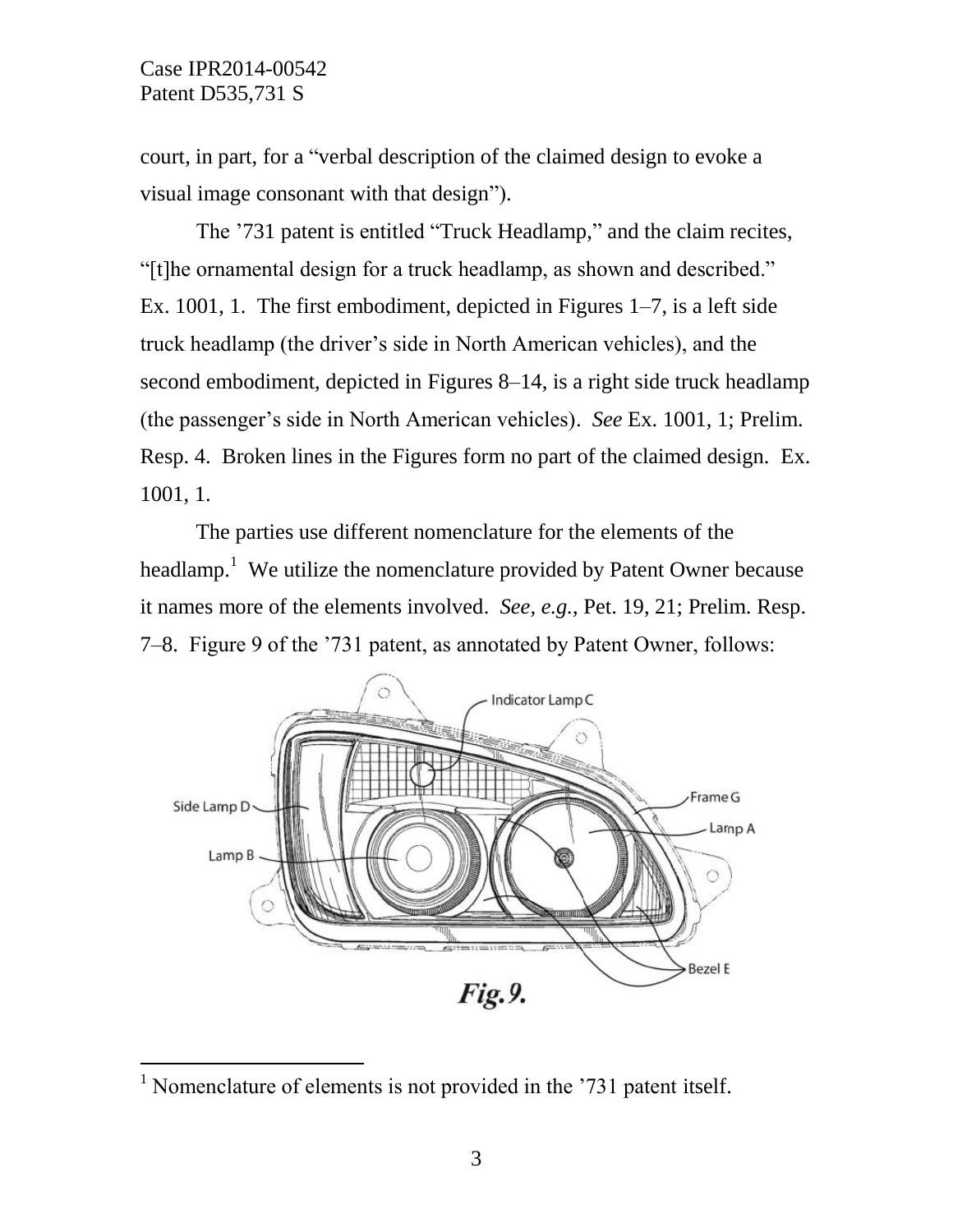$\overline{a}$ 

Figure 9 is a front elevation view of the second embodiment of a truck headlamp (the right or passenger side). Ex. 1001, 1 (Figure description); Prelim. Resp. 7 (description), 8 (annotated Figure).

The parties acknowledge that the focus of an obviousness inquiry is the visual impression of the claimed design as a whole. *See* Pet. 13–15; Prelim. Resp. 26; *High Point Design*, 730 F.3d at 1312 (citing *Durling v. Spectrum Furniture Co*., 101 F.3d 100, 103 (Fed. Cir. 1996)). The parties disagree with regard to whether functional elements of the design form part of the claim. Petitioner asserts that the design feature of a given embodiment cannot be the result of functional or mechanical considerations, and therefore the functional elements<sup>2</sup> of the headlamp of the  $'731$  patent do not form part of the claim. Pet. 12, 15–17; *see also* Pet. 21–37 (arguing that the facets and the curved bezel are functional features). Patent Owner argues that whether or not these elements are functional, they must be considered and construed as part of the visual impression created by the patented design as a whole. Prelim. Resp. 25–26. For the reasons that follow, we agree with Patent Owner.

Petitioner conflates invalidity based on functionality under 35 U.S.C. § 171 with invalidity based on obviousness under 35 U.S.C. § 103. An ornamental design for an article of manufacture may not be patented if that design is "primarily functional" rather than "primarily ornamental." *See* 35 U.S.C. § 171; *High Point Design*, 730 F.3d at 1315. If a design is dictated

<sup>&</sup>lt;sup>2</sup> Petitioner identifies the following as functional elements: the headlamp's shape (trapezoidal or cat eye), Bezel E (the curved bezel), and the interior checkered surface pattern (facets) and striations. Pet. 12 (featuring Petitioner's parenthetical nomenclature).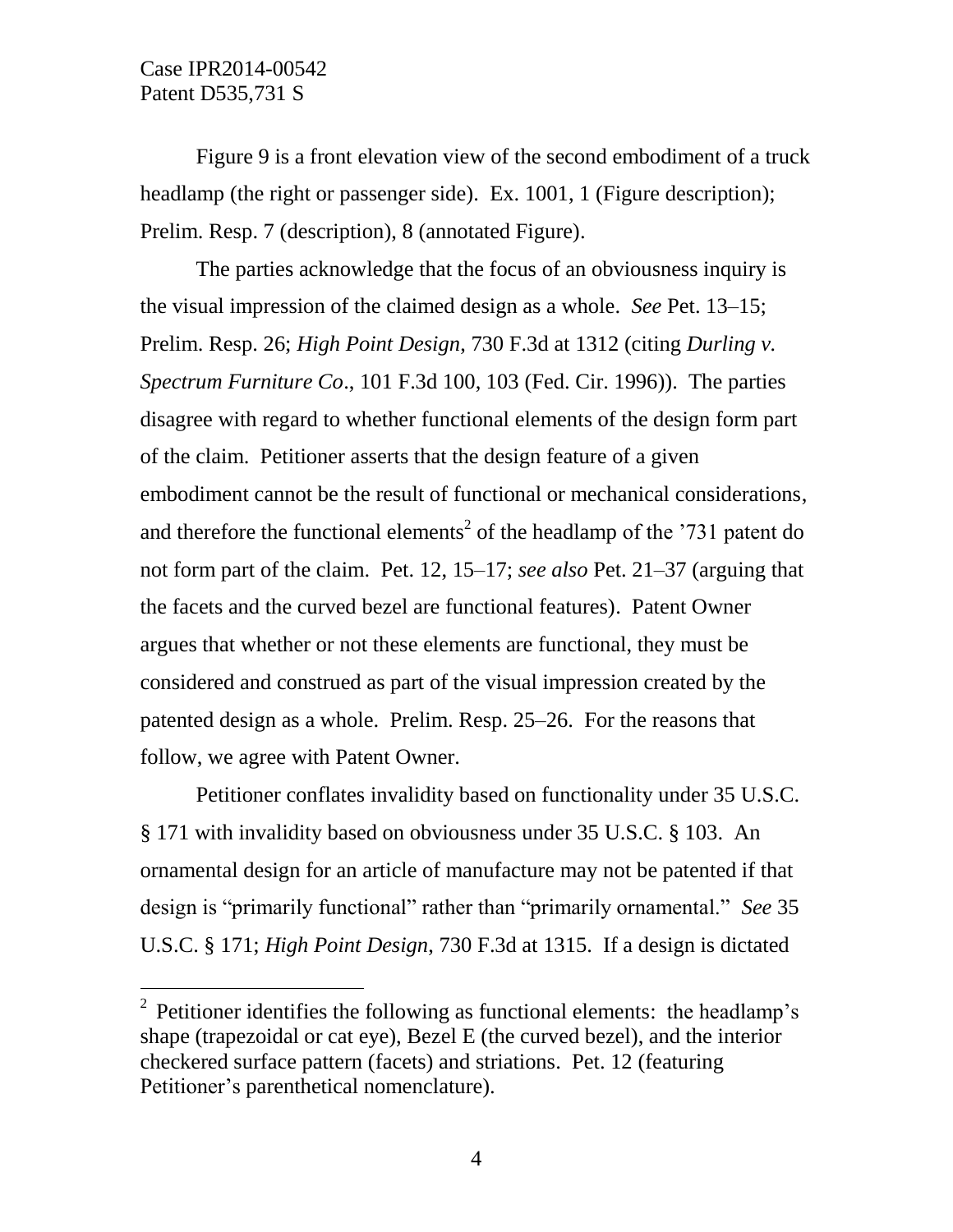by the utilitarian purpose of the article, it is not "primarily ornamental" and may be declared invalid under 35 U.S.C. § 171. *High Point Design*, 730 F.3d at 1315.

Beyond the requirement that the design be "primarily ornamental," § 171 incorporates the requirement of nonobviousness under § 103 by reciting that an ornamental design must meet the "conditions and requirements" of title 35. Therefore, as the Federal Circuit acknowledged in *High Point Design*, whether a design patent is "primarily ornamental" is an inquiry that is distinct from the nonobviousness requirement. *High Point Design*, 730 F.3d at 1311–17 (separately addressing invalidity based on functionality under 35 U.S.C. § 171 and invalidity based on obviousness under 35 U.S.C. § 103).

Further, a challenge based on functionality under 35 U.S.C. § 171 is not permitted in an *inter partes* review because it is not based on 35 U.S.C. § 103 nor is it based on prior art that consists of a patent or printed publication. 35 U.S.C. § 311(b); 37 C.F.R. § 42.105(b)(2). Therefore, we agree with Patent Owner that the allegedly functional elements identified by Petitioner (Pet. 12) must be considered in an obviousness analysis of the visual impression created by the patented design as a whole (Prelim. Resp. 26). We further analyze the '731 patent through comparison to the primary reference in section II.B. below.

## *C. Prior Art Relied Upon*

Petitioner's challenge relies upon the following items of asserted prior art: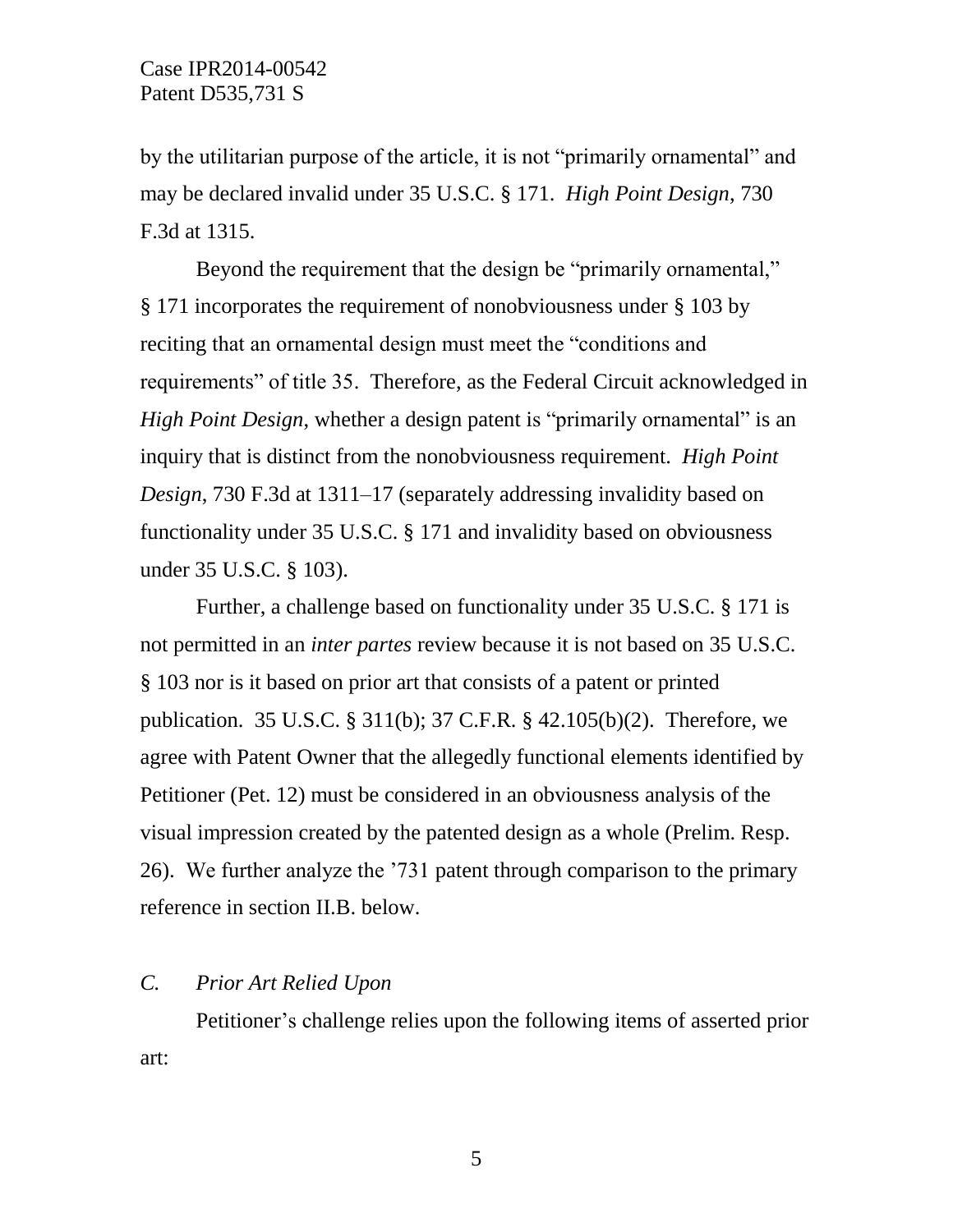Case IPR2014-00542 Patent D535,731 S

| Exhibit # | Reference                                 | Date          |
|-----------|-------------------------------------------|---------------|
| 1005      | Kenworth T600 Brochure                    | 1996          |
| 1006      | Kenworth T600A Brochure                   | Aug. 1991     |
| 1007      | Kenworth T660 Brochure                    | 2007          |
| 1009      | US D498,859 S to Kobayashi                | Nov. 23, 2004 |
| 1010      | US D476,430 S to Ikuma                    | June 24, 2003 |
| 1011      | US Des. 426,905 to Cook                   | June 20, 2000 |
| 1012      | US 4,704,661 to Kosmatka                  | Nov. 3, 1987  |
| 1013      | US 5,272,408 to Levin                     | Dec. 21, 1993 |
| 1017      | <b>Chrysler Town and Country Brochure</b> | 2001          |
| 1018      | <b>Chrysler Sebring Convertible</b>       | 2001          |
|           | <b>Brochure</b>                           |               |
| 1021      | <b>Chrysler PT Cruiser Brochure</b>       | 2001          |

# *D. The Asserted Grounds*

 $\overline{a}$ 

Petitioner asserts that the claim of the '731 patent is unpatentable based upon the following grounds under 35 U.S.C. § 103:

| <b>References</b>                                                     |  |  |
|-----------------------------------------------------------------------|--|--|
| Kobayashi, the Kenworth T600A brochure <sup>3</sup> , Ikuma, and Cook |  |  |
| Kobayashi and the Chrysler Town and Country Brochure                  |  |  |
| Kobayashi and the Chrysler Sebring Convertible Brochure               |  |  |
| Kobayashi and the Chrysler PT Cruiser Brochure                        |  |  |

<sup>&</sup>lt;sup>3</sup> Petitioner repeatedly states that this ground is over "the T660A brochure." *See, e.g*., Pet. 4, 18–20. The Exhibits include Kenworth T600, T600A, and T660 brochures (Exhibits 1005–1007, respectively), but do not include a "T660A" brochure. The Petition includes a figure purported to be page 7 of the T660A brochure (Pet. 20). This figure actually is found at page 7 of the Kenworth T600A brochure (Ex. 1006). From this, we conclude Petitioner intended this ground to be over the Kenworth T600A brochure (Ex. 1006) and not the Kenworth T660A.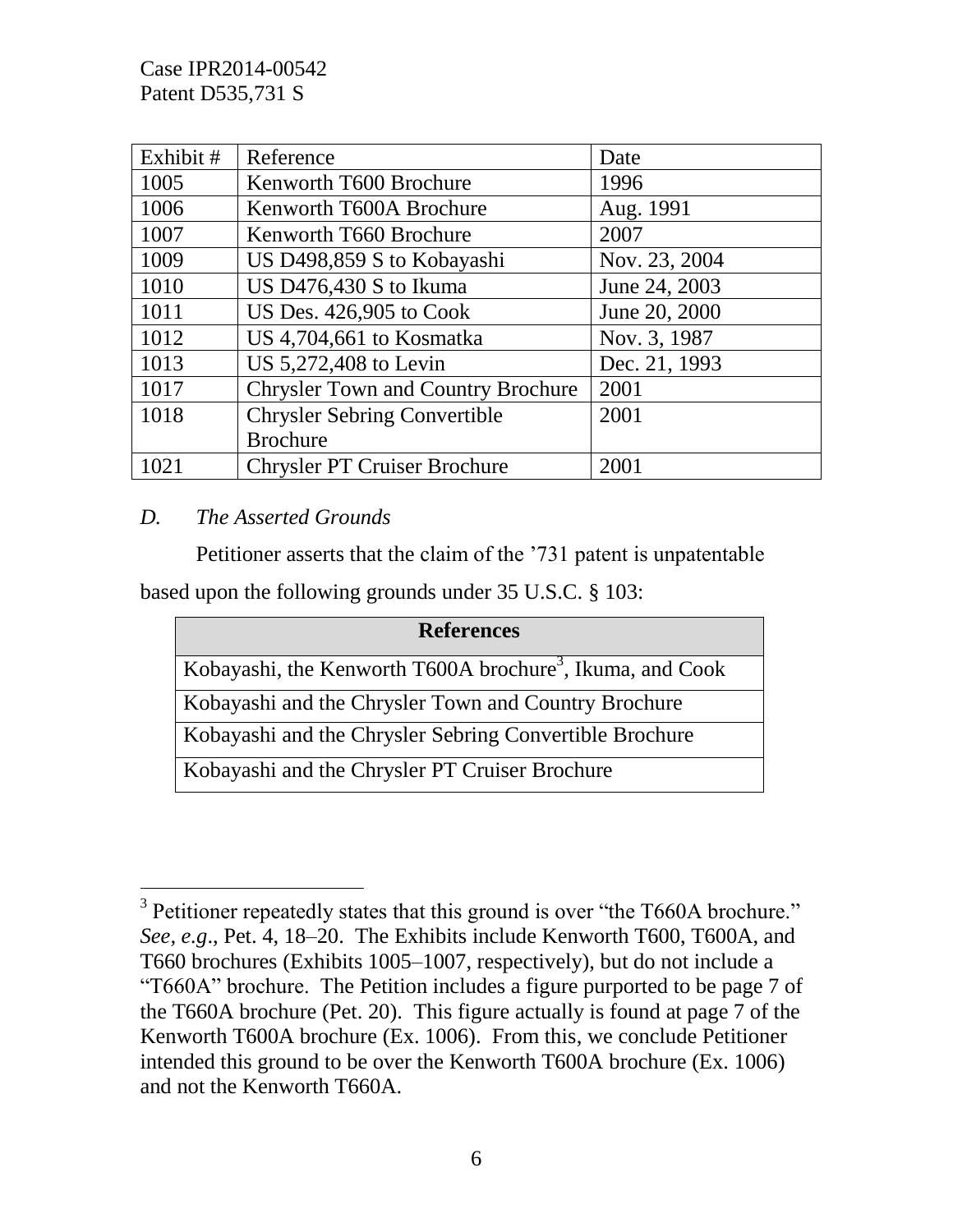### II. ANALYSIS

#### *A. Principles of Law*

In a challenge to a design patent based on obviousness under 35 U.S.C. § 103, the ultimate inquiry is "whether the claimed design would have been obvious to a designer of ordinary skill who designs articles of the type involved." *Apple, Inc. v. Samsung Elecs. Co.*, 678 F.3d 1314, 1329 (Fed. Cir. 2012) (quoting *Durling*, 101 F.3d at 103). Here, the parties agree that the relevant designer of ordinary skill is "someone with a background and training in vehicle headlight designs and who is presumed to have knowledge of the prior art relevant to vehicle headlight designs." Pet. 13; Prelim. Resp. 23.

This obviousness inquiry consists of two steps. *Apple*, 678 F.3d at 1329*.* In the first step, a primary reference (sometimes referred to as a "*Rosen* reference") must be found, "the design characteristics of which are basically the same as the claimed design." *Id.* (quoting *In re Rosen*, 673 F.2d 388, 391 (CCPA 1982)). This first step is itself a two-part inquiry under which "a court must both '(1) discern the correct visual impression created by the patented design as a whole; and (2) determine whether there is a single reference that creates 'basically the same' visual impression.'" *High Point Design*, 730 F.3d at 1311–12 (quoting *Durling*, 101 F.3d at 103).

In the second step, the primary reference may be modified by secondary references "to create a design that has the same overall visual appearance as the claimed design." *Id.* at 1311. However, the "secondary references may only be used to modify the primary reference if they are 'so related [to the primary reference] that the appearance of certain ornamental features in one would suggest the application of those features to the other.'"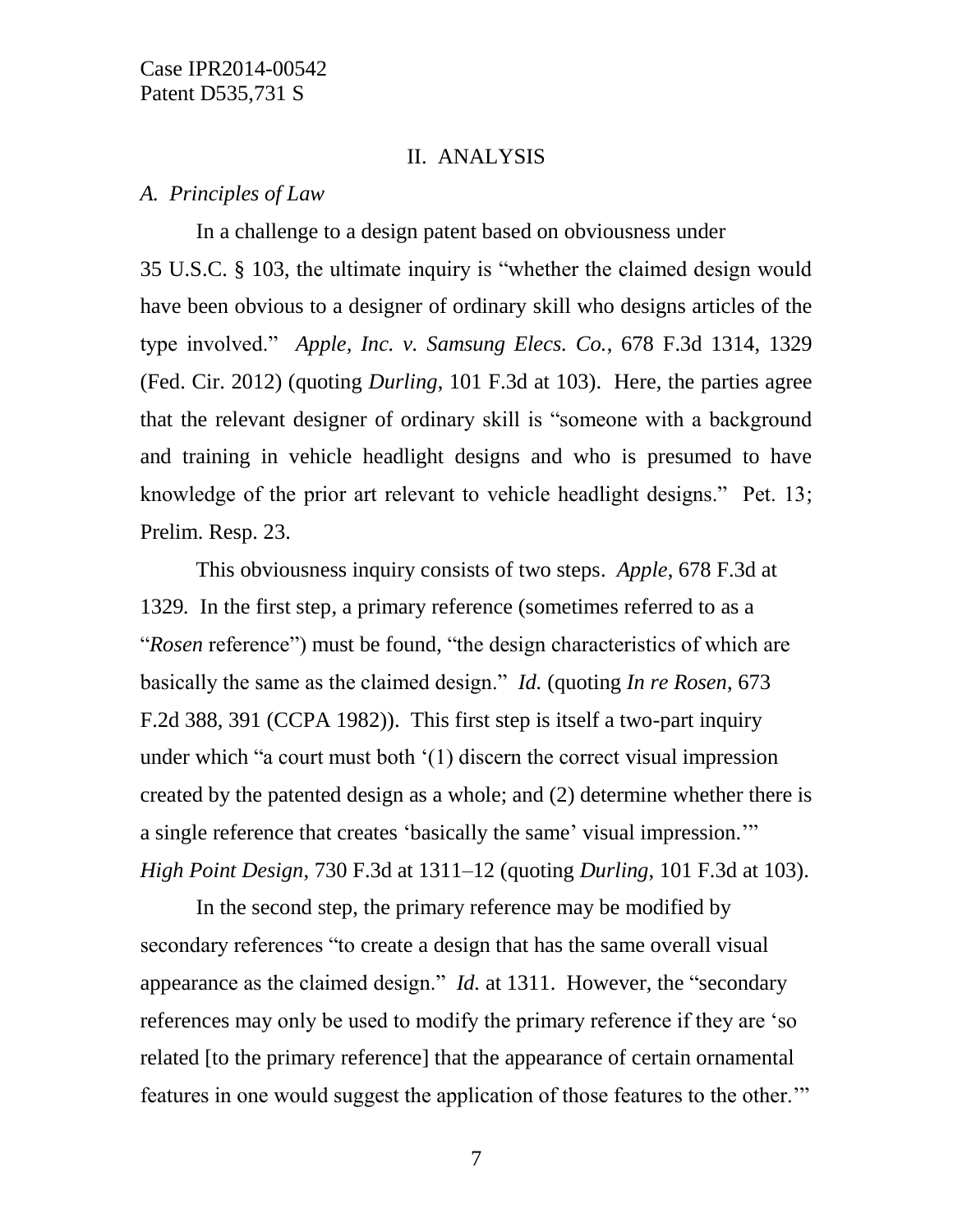*Durling*, 101 F.3d at 103 (quoting *In re Borden*, 90 F.3d 1570, 1575 (Fed. Cir. 1996)).

## *B. Primary Reference*

 $\overline{a}$ 

Each of Petitioner's four grounds of unpatentability relies on Kobayashi as the primary or *Rosen* reference.<sup>4</sup> Pet. 4–5, 18–60. Kobayashi's design patent is entitled, "Combination Lamp for an Automobile," and the claim recites, "[t]he ornamental design for a combination lamp for an automobile, as shown and described." Ex. 1009, 1. Figures 1, 2, and 3 of Kobayashi follow:



Figure 1 is front elevation view, Figure 2 is a top plan view and Figure 3 is a left side elevation view of Kobayashi's automobile lamp. Ex. 1009, 1.

Petitioner contends that Kobayashi is a proper primary or *Rosen* reference because in front elevation view, Kobayashi's headlamp and the '731 headlamp are essentially the same shape (trapezoidal or cat eye) and design. Pet 12, 18, 37, 45, 52. Petitioner proposes to modify the Kobayashi headlamp by adding a side Lamp  $D<sub>1</sub>$ <sup>5</sup> adding striations and a checkered

<sup>&</sup>lt;sup>4</sup> Our analysis references Petitioner's contentions in the first ground of unpatentability, and the contentions in the other grounds are similar.

<sup>&</sup>lt;sup>5</sup> Referred to by Petitioner as a: "vertically positioned rectangular light (turn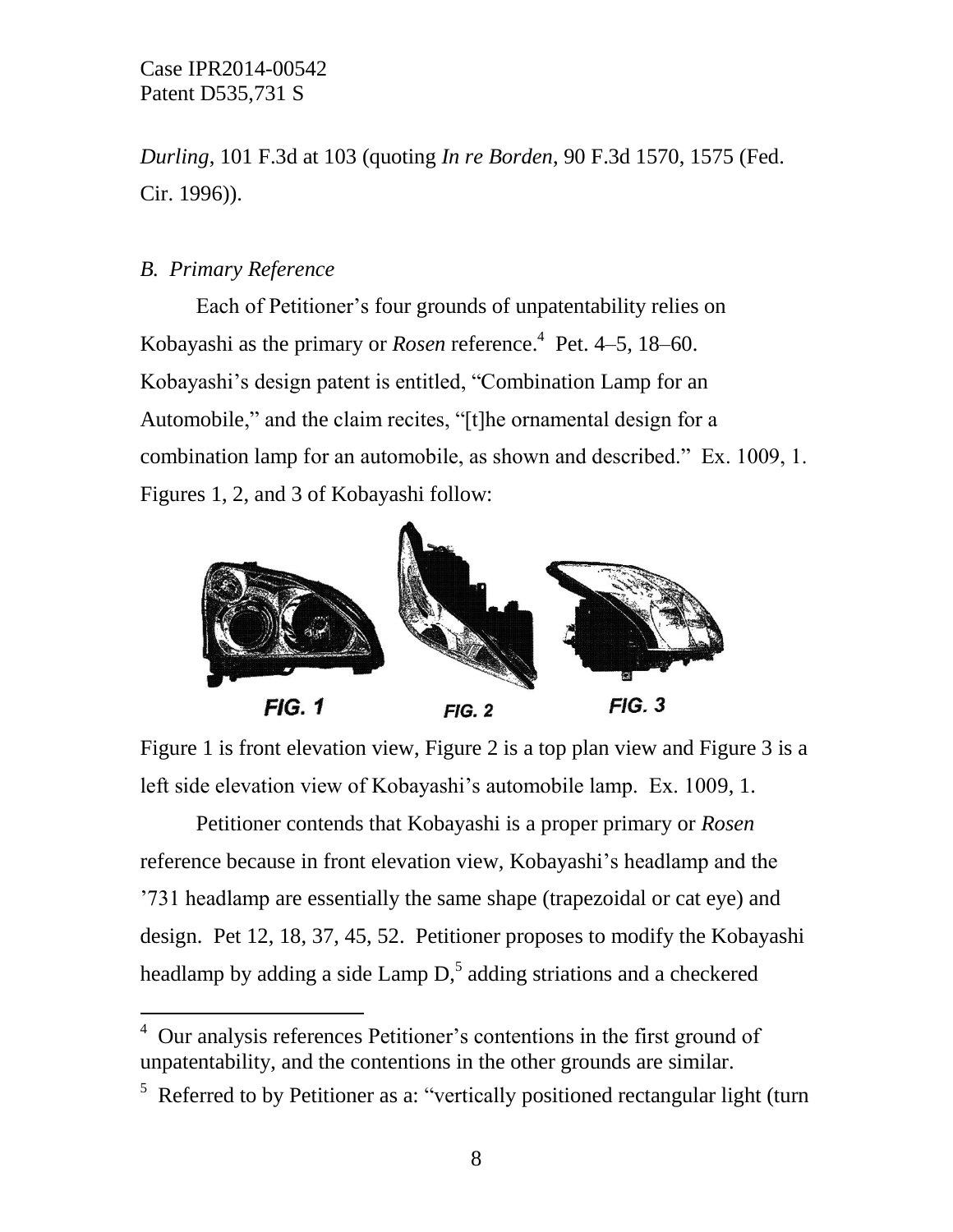$\overline{a}$ 

surface pattern, and curving the bezel. Pet. 19–39 (similar modifications in other grounds). Though not explicit, by proposing these modifications to Kobayashi, Petitioner acknowledges that Kobayashi does not include a side Lamp D, striations, and a checkered surface pattern as shown in the patented design.

Petitioner's analysis does not address Frame G of the '731 patent, an element not present in Kobayashi. Pet. 18–37; Prelim. Resp. 35; Ex. 1009, Fig. 1. Nor does Petitioner's analysis address repositioning of Lamp C or the difference in shape between Kobayashi's Lamp C and the claimed design. In sum, Petition asserts that Kobayashi's lamp is basically the same as the claimed design, despite: the absence of Lamp D, the lack of striations and a checkered surface pattern, the lack of a curved bezel, the lack of a frame G, and the differences in position and shape of Lamp C. For the reasons that follow, we do not agree.

Figure 9 of the '731 patent and Figure 1 of Kobayashi follow:



Figure 9 of the '731 patent and Figure 1 of Kobayashi are front elevation views. Ex. 1001, 1; Ex. 1009, 1. The top side of the '731 headlamp deviates

indicator)," "vertical indicator light," and "turn signal indicator." Pet. 12, 19, 20.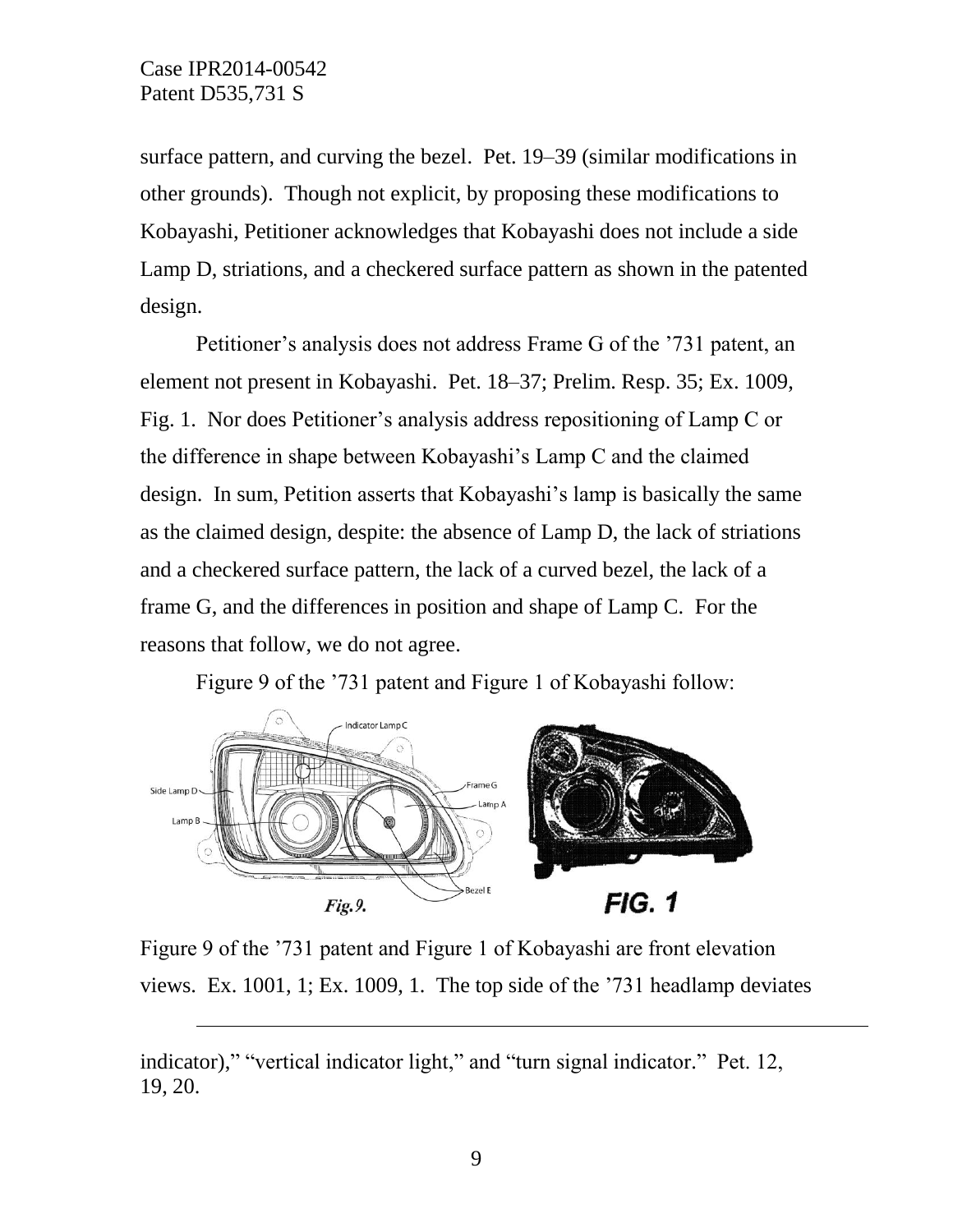far less from horizontal than does the top side of the Kobayashi lamp, and it does not cut across the circular shape of Lamp A.

The result is that the '731 headlamp retains most of its height from left to right. The visual impression created by the '731 headlamp approximates a trapezoid, a shape that is further emphasized by Frame G. In contrast, the top side of the Kobayashi lamp, from the left side to the right side, bends near the midpoint to a greater angle from horizontal, and then in the final roughly ten percent of its length, bends again to an even greater angle from horizontal that is approaches vertical. The consequence is that Kobayashi's lamp does not retain most of its height from left to right. The visual impression created by Kobayashi's lamp approximates a right triangle (right angle in the bottom left corner), a shape that is emphasized by the top side cutting a chord across circular Lamp A. Therefore, we cannot agree with Petitioner's assertion that the headlamp of the '731 patent and Kobayashi have essentially the same shape.

Although the above is sufficient to show that design characteristics of Kobayashi's headlamp are not basically the same as those of the '731 headlamp, there are several additional distinctions between Kobayashi and the claimed design. As detailed above, Petitioner's contention that it would have been obvious to make Kobayashi's Bezel E curved implies that it is not curved as claimed. Pet. 22.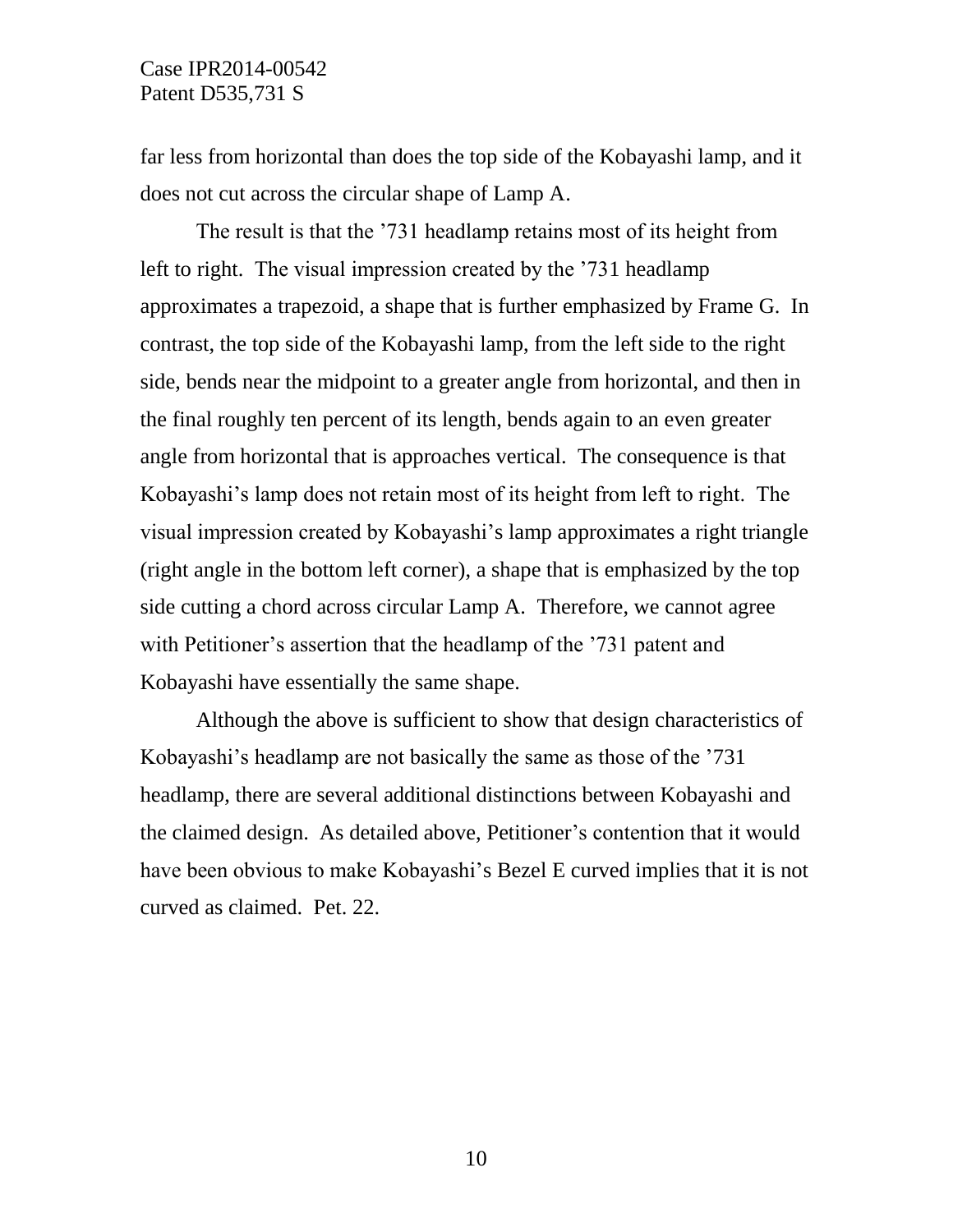Figure 11 of the '731 patent and Figure 2 of Kobayashi follow:



Figure 11 of the '731 patent and Figure 2 of Kobayashi are top plan views. Ex. 1001, 1; Ex. 1009, 1. The '731 headlamp is arcuate along its length with a gradual change to a tighter curvature (shorter radius) from front to rear.<sup>6</sup> The Kobayashi lamp is not arcuate along its length; rather, it is formed by two relatively straight segments joined by a sharper curve.

Petitioner does not address the shape of the lamps in an inboard facing side elevation view.

Figure 14 of the '731 patent and Figure 3 of Kobayashi follow:



l <sup>6</sup> From "front to rear" is made in reference to the vehicle and the headlamp.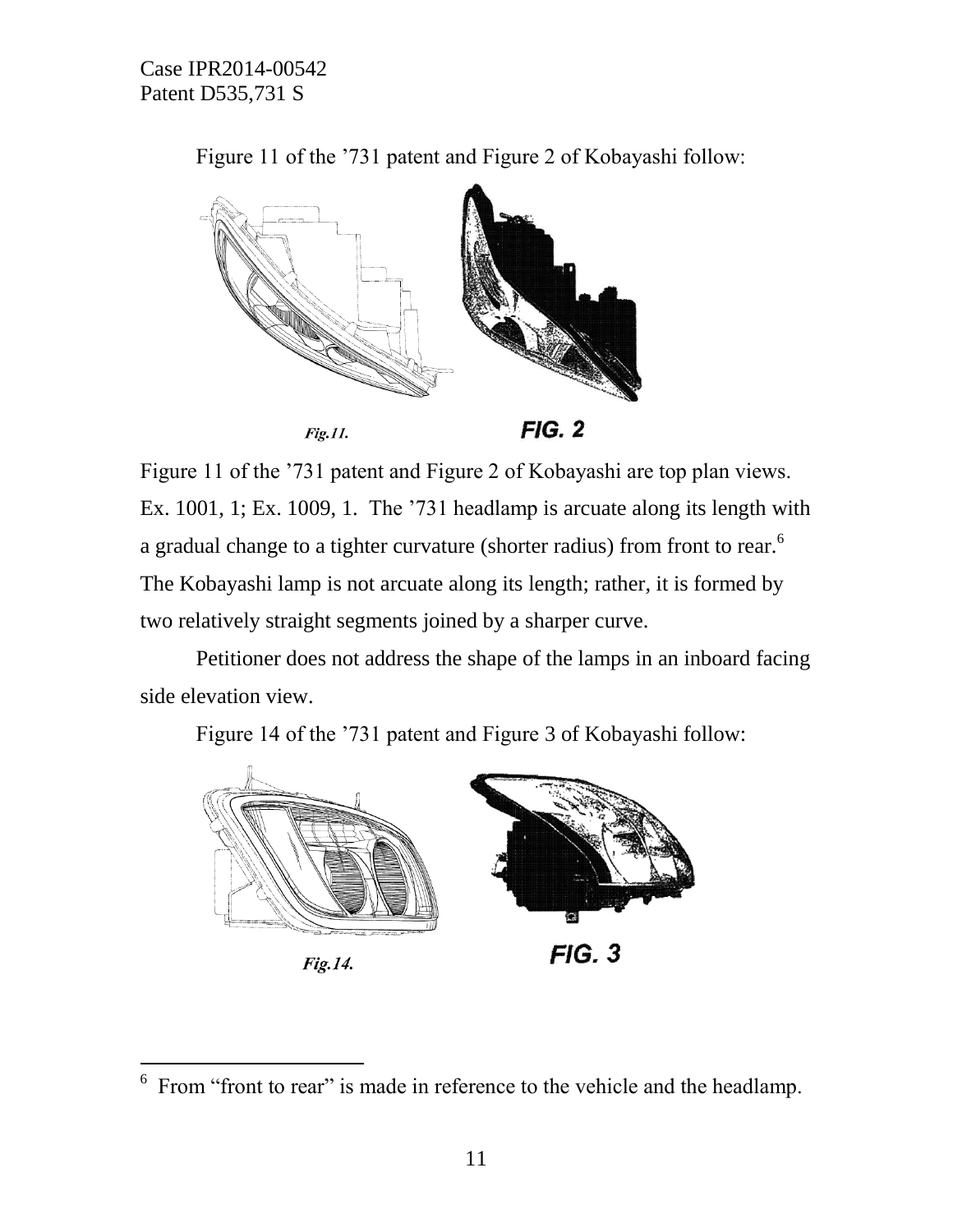Figure 14 of the '731 patent and Figure 3 of Kobayashi are inboard facing side elevation views. Ex. 1001, 1; Ex. 1009, 1. The lamps are dissimilar in that the left side of the '731 headlamp is approximately straight along most of its length, while the left side of Kobayashi's lamp is arcuate.

The lamps are also dissimilar in that, as detailed above, the '731 headlamp includes a side Lamp D and a Frame G, both of which are absent from Kobayashi's lamp. Additionally, indicator Lamp C of the '731 patent is roughly rectangular with a checkered appearance and is positioned just below the upper side of the lamp above Lamp B and part of Lamp A. Kobayashi's indicator Lamp C is oval shaped, without a checkered appearance, and is partially above Lamp B in the upper-outboard-most corner of the lamp.

In light of the difference in shape in front elevation view and the numerous other differences noted above, we are not persuaded that a designer of ordinary skill would have viewed the Kobayashi lamp to give the same visual impression as the '731 patent. For this reason, Petitioner has not shown a reasonable likelihood of prevailing with regard to any of the grounds of unpatentability.

### *C. Secondary References*

Even if Kobayashi were a valid primary reference, which we have determined above it is not, the modification proposed by Petitioner would not result in "the same overall visual appearance as the claimed design." *High Point Design*, 730 F.3d at 1311*.* For example, in each of the four grounds of unpatentability, because Kobayashi does not include a side Lamp D, Petitioner proposes to add such a lamp as disclosed by a secondary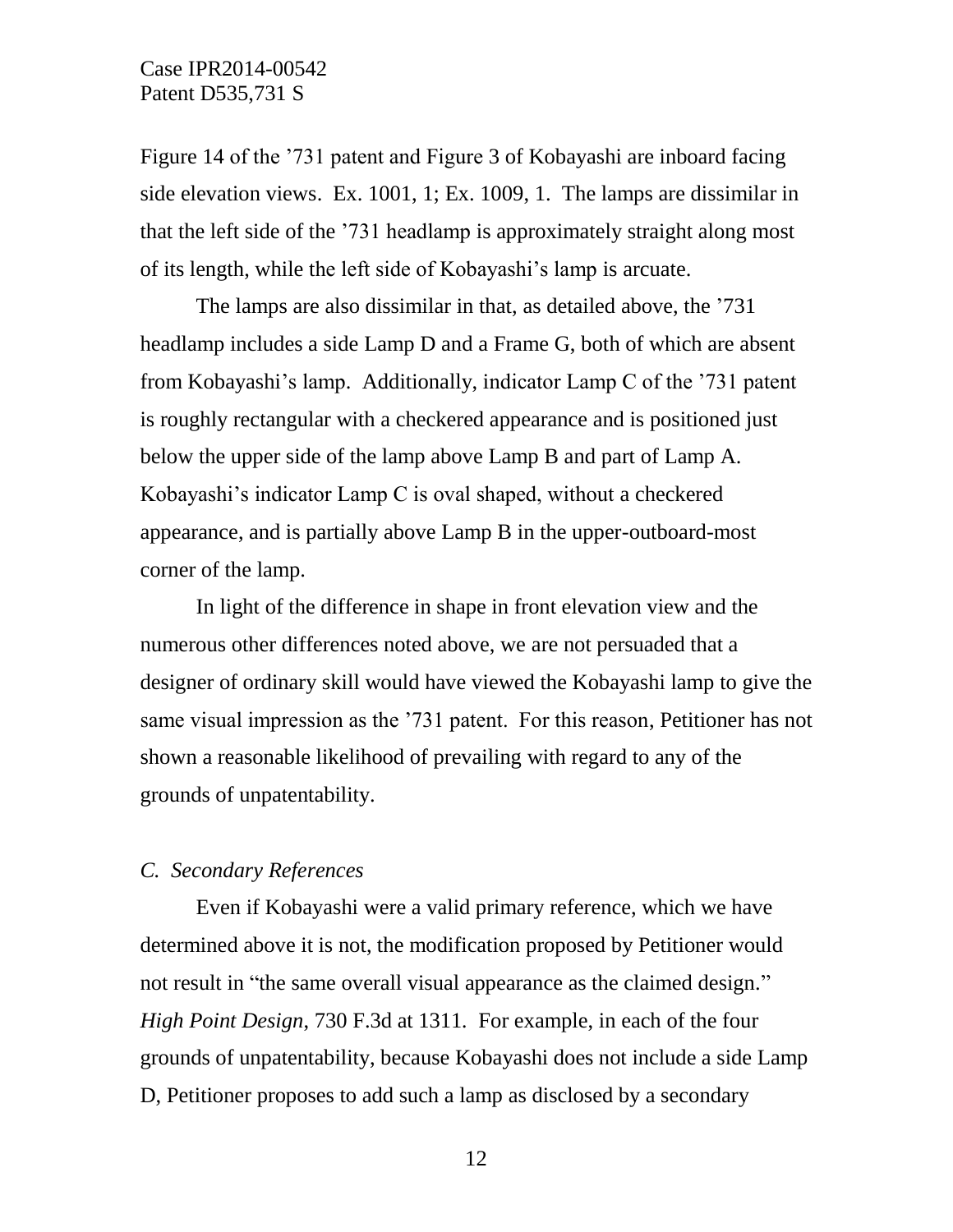reference (i.e., the Kenworth T600A brochure, the Chrysler Town and Country Brochure, the Chrysler Sebring Convertible Brochure, and the Chrysler PT Cruiser Brochure). Pet. 18–60.

As discussed above, Lamp D of the '731 design is positioned outboard of Lamp B, is generally rectangular<sup>7</sup> with the vertical sides longer than the horizontal sides, and the inboard vertical side is arcuate and arced away from Lamp B. Ex. 1001, Figs. 8, 9, 11, 14. None of the secondary references cited by Petitioner are generally rectangular. Pet. 19–20; Ex. 1006, 7 (ground based on the Kenworth T600A brochure having a Lamp D with the outboard vertical side angled inward); Pet. 38-39; Ex. 1017, 10 (ground based on the Chrysler Town and Country Brochure having a Lamp D with arcuate left and right sides); Pet.46-48; Ex. 1018, 21 (ground based on the Chrysler Sebring Convertible Brochure having a Lamp D with arcuate left and right sides); Pet. 53–54; Ex. 1021, 5 (ground based on the Chrysler PT Cruiser Brochure having a tear drop shaped Lamp D). Even assuming that an ordinary designer would have been prompted to modify Kobayashi's lamp to include a Lamp D as disclosed by each respective secondary reference, the resulting design would not have the overall appearance of the '731 patent claim.

On this record, Petitioner has not shown a reasonable likelihood of prevailing with regard to any of the grounds of unpatentability.

l

<sup>7</sup> Petitioner acknowledges Lamp D is rectangular. *See* Pet. 12.